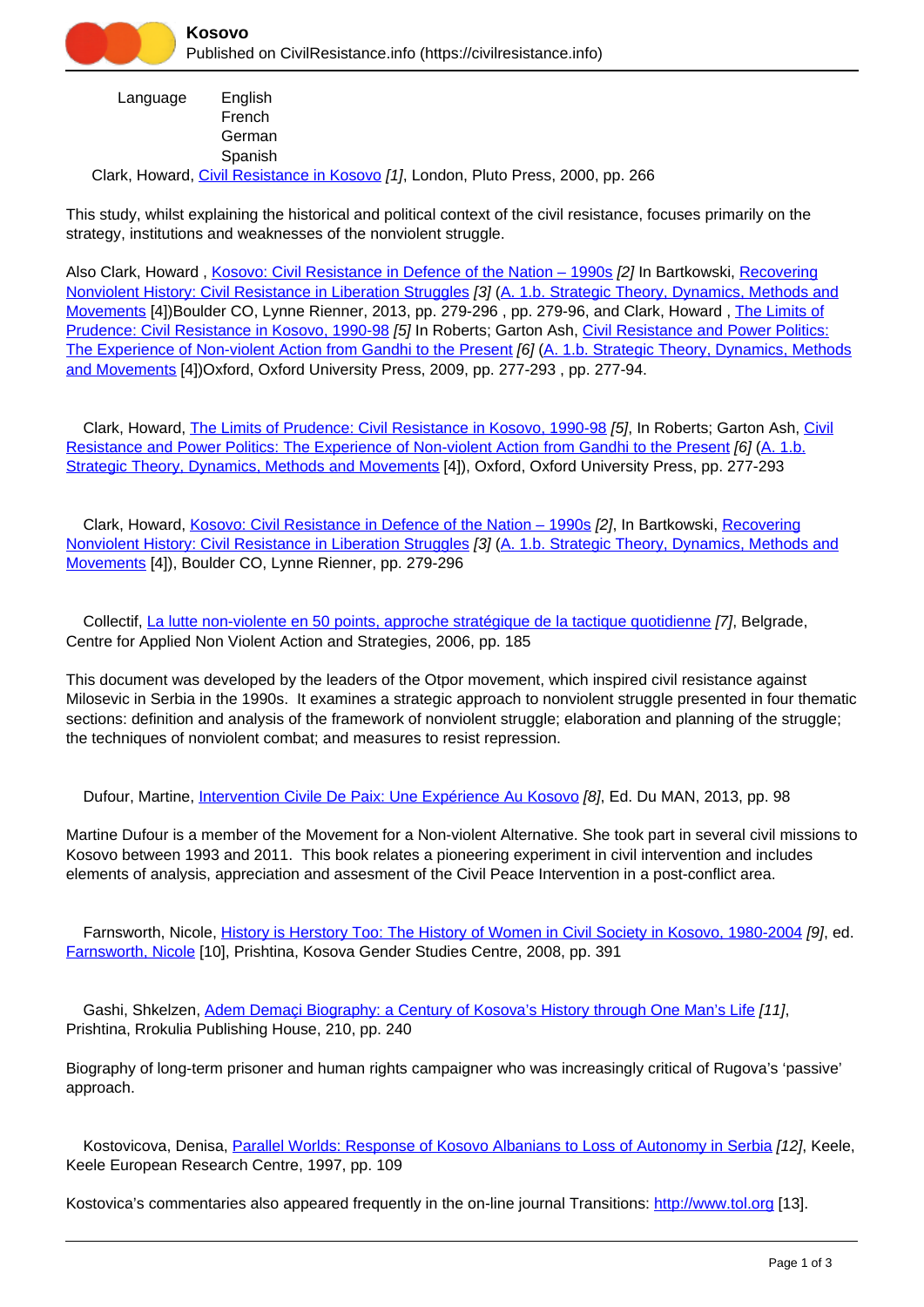Kostovicova, Denisa, [Kosovo: The Politics of Identity and Space](https://civilresistance.info/biblio-item/2005/kosovo-politics-identity-and-space) [14], London, Routledge, 2005, pp. 322

Primarily a study of education and on ethnic segregation.

Krasniqi, Gezim, ["For Democracy – Against Violence": a Kosovar Alternative](https://civilresistance.info/biblio-item/2012/democracy-against-violence-kosovar-alternative) [15], In Jankovic, Bojan ; Jankovic, Vesna , [Resisting the Evil: \[Post-\]Yugoslav Anti-War Contention](https://civilresistance.info/biblio-item/2012/resisting-evil-post-yugoslav-anti-war-contention) [16] Baden-Baden, Nomos, , 2012, pp. 83-102

Maliqi, Shkelzen, [Kosova: Separate Worlds: Reflections and Analysis](https://civilresistance.info/biblio-item/1998/kosova-separate-worlds-reflections-and-analysis) [17], Peja/Pec, Dukagjini, 1998, pp. 261

 Mertus, Julie, [Kosovo: How Truths and Myths Started a War](https://civilresistance.info/biblio-item/1999/kosovo-how-truths-and-myths-started-war) [18], Berkeley CA, University of California Press, 1999, pp. 378

Interviews with both Serbs and Albanians about key episodes in the escalation from 1981 to 1990 are juxtaposed with a written history. See also: Mertus, Julie, 'Women in Kosovo: Contested terrains – the role of national identity in shaping and challenging gender identity' in Sabrina P. Ramet (ed.), Gender Politics in the Western Balkans, University Park PA, Pennsylvania State University Press, 1999, pp. 171-86.

Popovic, Srdia, [Comment Faire Tomber Un Dictateur Quand On Est Seul, Tout Petit Et Sans Armes](https://civilresistance.info/biblio-item/2015/comment-faire-tomber-un-dictateur-quand-est-seul-tout-petit-et-sans-armes) [19], Paris, Payot, 2015, pp. 282

Drawing on his own experience with the Otpor movement in Serbia and an analysis of numerous nonviolent struggles, the author shows how it is possible to start a democratic nonviolent opposition to a dictatorship, to structure it and to guide it to victory.

 Stephan, Maria J., [Fighting for Statehood: The role of civilian-based resistance in the East Timorese, Palestinian](https://civilresistance.info/biblio-item/2006/fighting-statehood-role-civilian-based-resistance-east-timorese-palestinian-and) [and Kosovo Albanian self-determination movements](https://civilresistance.info/biblio-item/2006/fighting-statehood-role-civilian-based-resistance-east-timorese-palestinian-and) [20], Fletcher Forum of World Affairs (Tufts University), Vol. 30, no. 2 (summer), 2006, pp. 57-69

Waller, Michael ; Drezov, Kyril ; Gokay, Bulent, [Kosovo: The Politics of Delusion](https://civilresistance.info/biblio-item/2001/kosovo-politics-delusion) [21], ed. [Waller, Michael](https://civilresistance.info/author/335) [22], [Drezov, Kyril](https://civilresistance.info/author/336) [23], [Gokay, Bulent](https://civilresistance.info/author/337) [24], London, Frank Cass, 2001, pp. 190

Main focus on developments after 1996, the role of the Kosovo Liberation Army and the NATO war on Serbia (including documents such as the Rambouillet Text and the UN Security council Resolution of June 1999). But chapter two (pp. 11-19) discusses Albanian schooling in Kosovo, 1992-98, and chapter 19 'The limitations of violent intervention' raises questions about nonviolent alternatives.

## **Source URL (retrieved on 05/07/2022 - 07:48):** https://civilresistance.info/bibliography/country/Kosovo

## **Links**

[1] https://civilresistance.info/biblio-item/2000/civil-resistance-kosovo

[2] https://civilresistance.info/biblio-item/2013/kosovo-civil-resistance-defence-nation-1990s

[3] https://civilresistance.info/biblio-item/2013/recovering-nonviolent-history-civil-resistance-liberation-struggles

[4] https://civilresistance.info/section/introduction-nonviolent-action/1-theory-methods-and-examples/1b-strategictheory-dynamics

[5] https://civilresistance.info/biblio-item/2009/limits-prudence-civil-resistance-kosovo-1990-98

[6] https://civilresistance.info/biblio-item/2009/civil-resistance-and-power-politics-experience-non-violent-actiongandhi-present

[7] https://civilresistance.info/biblio-item/2006/la-lutte-non-violente-en-50-points-approche-strategique-de-la-tactiquequotidienne

[8] https://civilresistance.info/biblio-item/2013/intervention-civile-de-paix-une-experience-au-kosovo